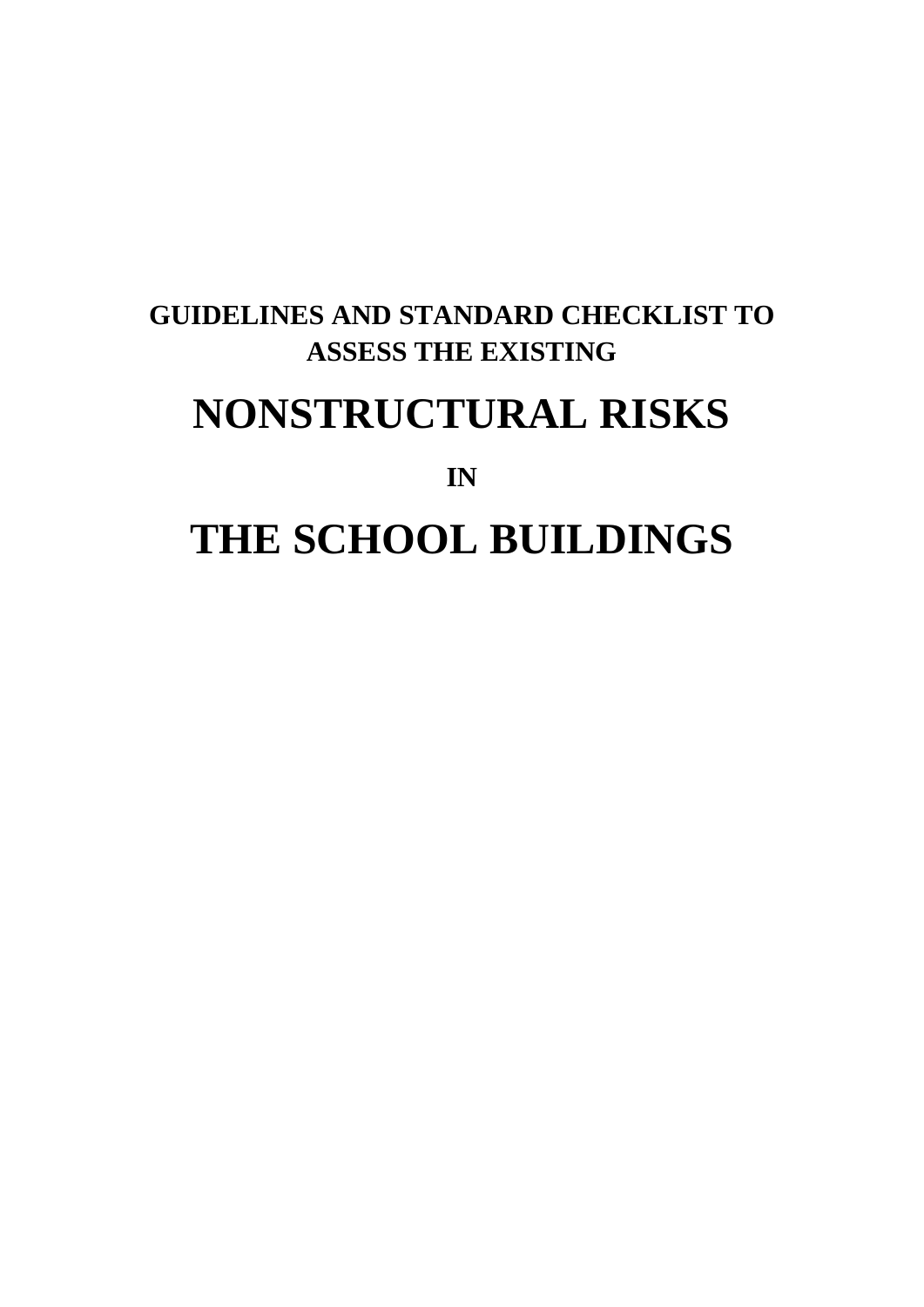#### **Introduction**

All buildings can be divided into two types of components: Non-Structural and Structural components: These guidelines identify potential earthquake hazard associated with non-structural components of each building school campus. The primary intent of this guide is to explain the sources of non-structural earthquake damage in simple terms and to provide information on effective methods of reducing the potential risks. The recommendation contained in this guideline are intended to reduce the potential hazard but can't completely eliminate them.

1.2 The guidelines are specially intended primarily for use by a lay audience: departmental heads of school, teachers, students, office managers, maintenance personnel etc.

1.3 The guidelines attempt to give a general overview of the subject, help in identifying potential hazard and presumes that the advice will be applied wisely and that expert assistance will be obtained where necessary.

1.4 In fact, much of the risk to non-structural components can be mitigated with relatively low cost and within the existing capacities of the school management.

2. **Defining Terminology:** The two terms commonly used in earthquake engineering are.

2.1 Non-Structural: The non-structural portions of a building include all parts of a building and its contents with the exception of its structural element. In other words, everything except the columns, floors, beams etc.

2.1(a) Structural: The structural portions of a building that is designed to carry the weight of the building, earthquake, wind and other forces of nature. These load bearing elements include: Load Bearing masonary walls, RC columns, beams, slabs and foundations etc. For engineered constructions the structure is typically designed and analysed in details by a structural engineer.

#### 2.2 **Non-Structural elements**

(a) Architectural components – The non-structural building elements include: stone wall cladding, broken sun shade, spalling of cracked cement plaster etc.